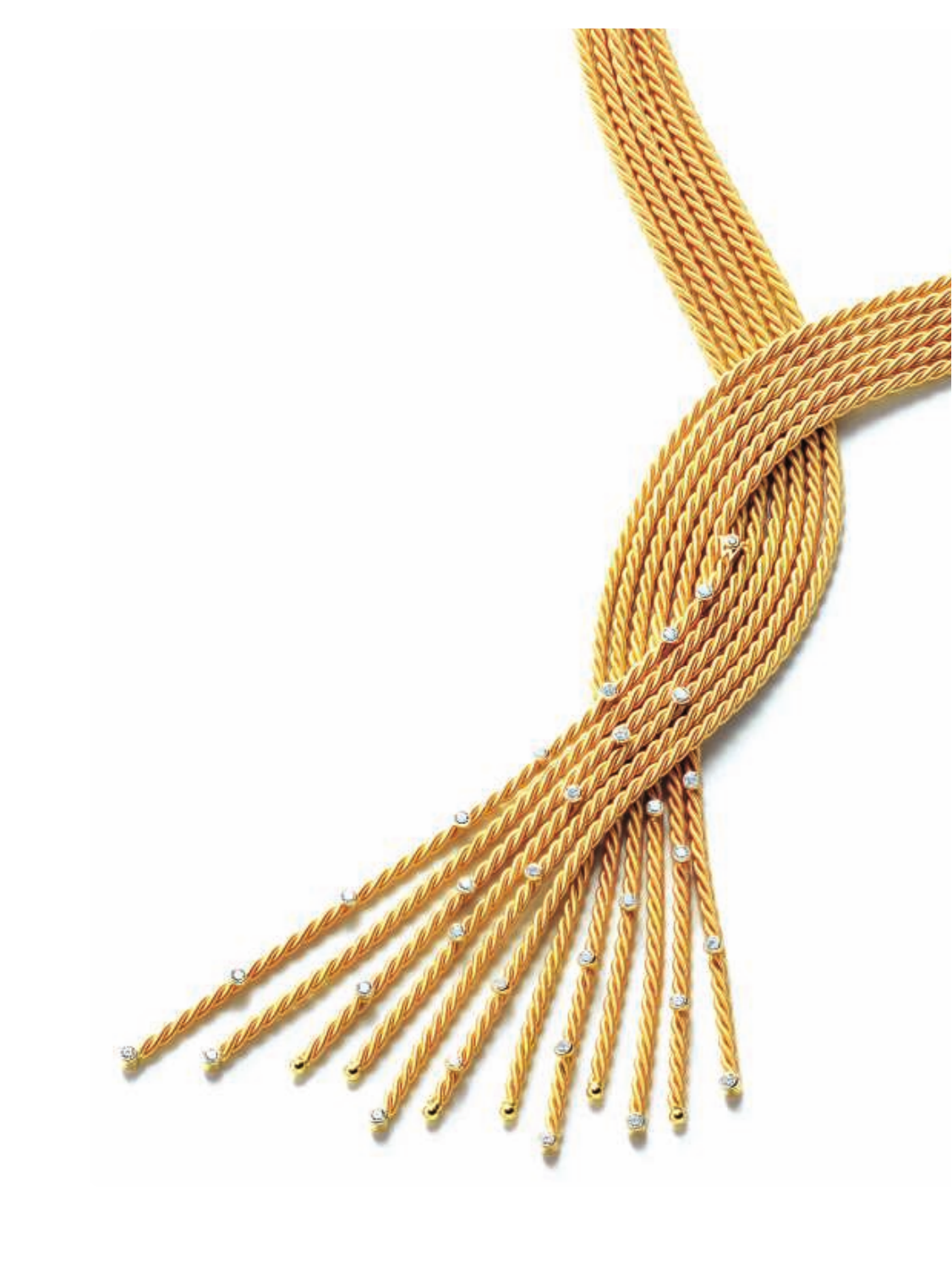## Gold for the Empress

Silk made from gold—the good reputation of the creations of the Wellendorff jewellery manufactory reaches as far as international noble houses. Tradition binds, but the Pforzheim company strives to make constant improvements. Working with Porsche Consulting, the concept of lean thinking has been introduced into the production process and successfully implemented among artists and individualists.

■ Christian Weiss, ■ Mathias Hangst, Wellendorff

A smell of metal dust and lubricants drifts through the production rooms. In this respect, the working world of the Wellendorff jewellery manufactory is almost indistinguishable from many other production sites. However, it has its own idiosyncrasies, as project manager Dietmar Kehr from Porsche Consulting immediately discovered when he started working with the traditional Pforzheim firm. He was sitting in the production rooms with a few Wellendorff employees, discussing how to optimise a production line. Kehr was passing a pencil-sized metal rod which he had found by chance on the table through his fingers. He was handling the rod carelessly until Georg Wellendorff was no longer able to watch. "Mr Kehr," said the jewellery expert very carefully, "that is pure platinum. You are playing with 250,000 euros."

In the consultant's words, the moral of the story is as follows: "It became clear to me that in this manufactory waste took on dimensions of its own." Not everything which glitters is gold. Some things are even more valuable. No one knows this better than they do in Pforzheim, the centre of the German jewellery industry with a market share of a good 80 per cent. Wellendorff has got in on the act brilliantly. Founded in 1893 by Ernst Alexander Wellendorff, the family company's products quickly reached the highest circles thanks to their quality and creativity. Even two world wars and the consequences of destruction were unable to stop the brand's making its way into European royal and noble houses. The ladies of the Japanese imperial family also wear the precious jewellery which since 1972 has been marked with a golden "W".

"Others can be loud and strident," says Georg Wellendorff, who runs the affairs of the family firm along with his brother Christoph and father Hanspeter. "We prefer to be discreet and quiet." Their success has justified the trio's approach: The manufactory has operated profitably from its very first day, and Wellendorff has been recording double-figure growth rates for more than ten years.  $\blacktriangleright$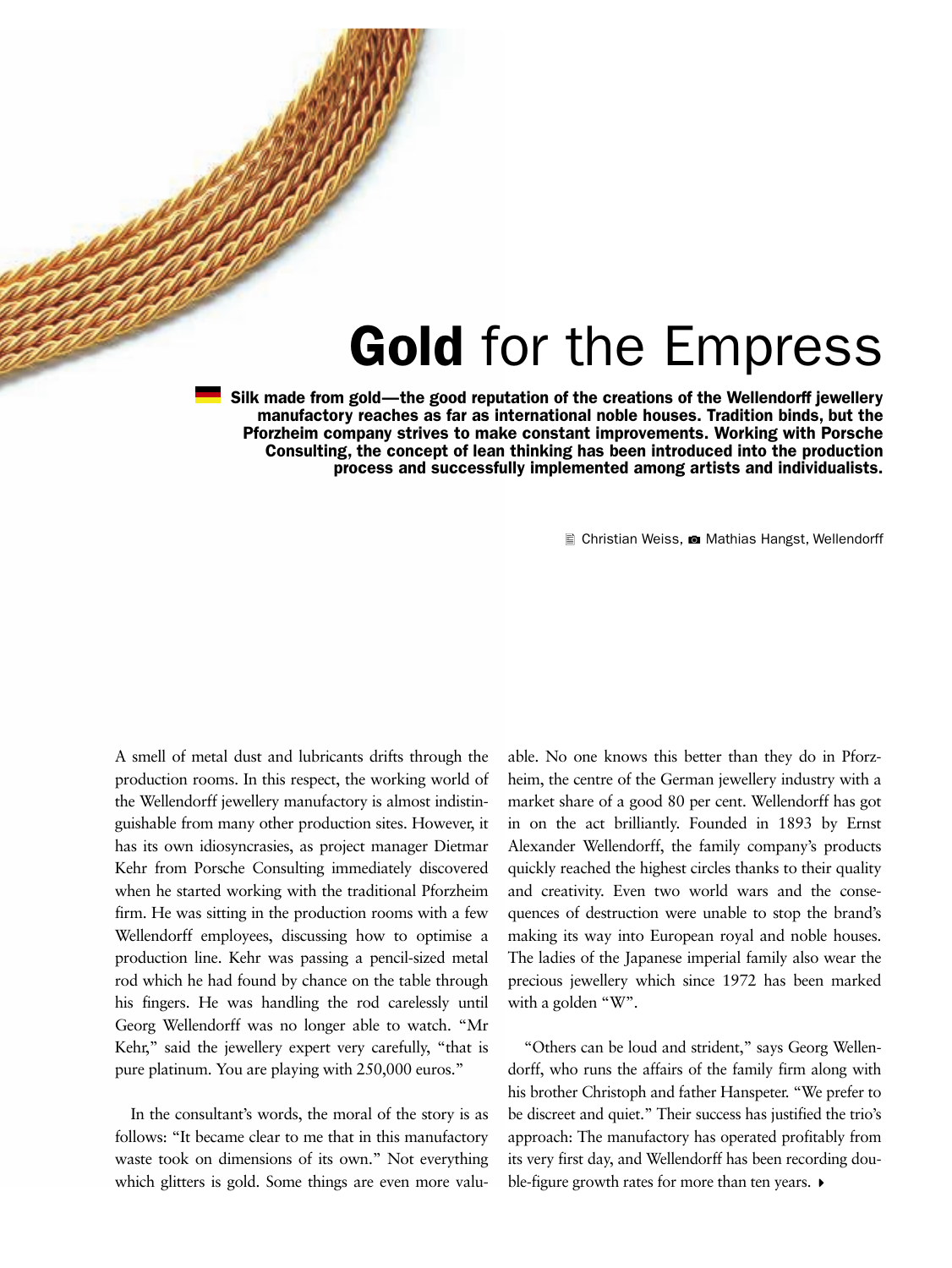

A love for details: designs for precious goods Fire and flames: liquid 750 gold

Nevertheless, there is a desire for change. "We are constantly considering how we can improve ourselves and our products," says Georg Wellendorff, who bears responsibility within the family for production. "Until now we have implemented innovations independently. The idea for lean production came to me when I was reading the book "Lean Thinking". Lean thinking fascinated me—and still does." For the self-confessed Porsche driver, the path to Porsche Consulting was obvious. "At the start of the 1990s Porsche strikingly proved that its production principles work. There is probably no better argument."

However, in 2001 there was great scepticism when the consultants first answered the call to go to Pforzheim. "First of all, we wanted to get to know the people who were supposed to be supporting us," says Wellendorff, "but they got started immediately. They promptly made small proposals here and there which brought about perceptible improvements only a few days later. This practical approach inspired our family." Routes, waiting times and repeated work were analysed using spaghetti charts



and then were drastically shortened or eliminated by modifications and new workflows. The only flaw in the results of the basic application of lean production was that in this case the numbers on their own were not sufficient to convince the workers collectively of the benefits of the new methods and ways of thinking. This is the nature of the business. "A goldsmith's shop is full of artists and individualists," says Kehr. "We had to have a lot of discussions."

An additional factor at Wellendorff is that, because the customers are demanding and the materials are precious, wasteful processes are unavoidable. For example, when rings have been turned and are being passed on for mounting, they must be weighed and the weight has to be noted in a log, but this has not prevented the goldsmith's shop from adopting lean practices where possible. This has made it possible to achieve a dramatic improvement in efficiency, for example when working on high-quality watch bands. "We have never had quality problems," says Wellendorff. "We have simply taken the time to achieve the appropriate quality." And so delays  $\rho$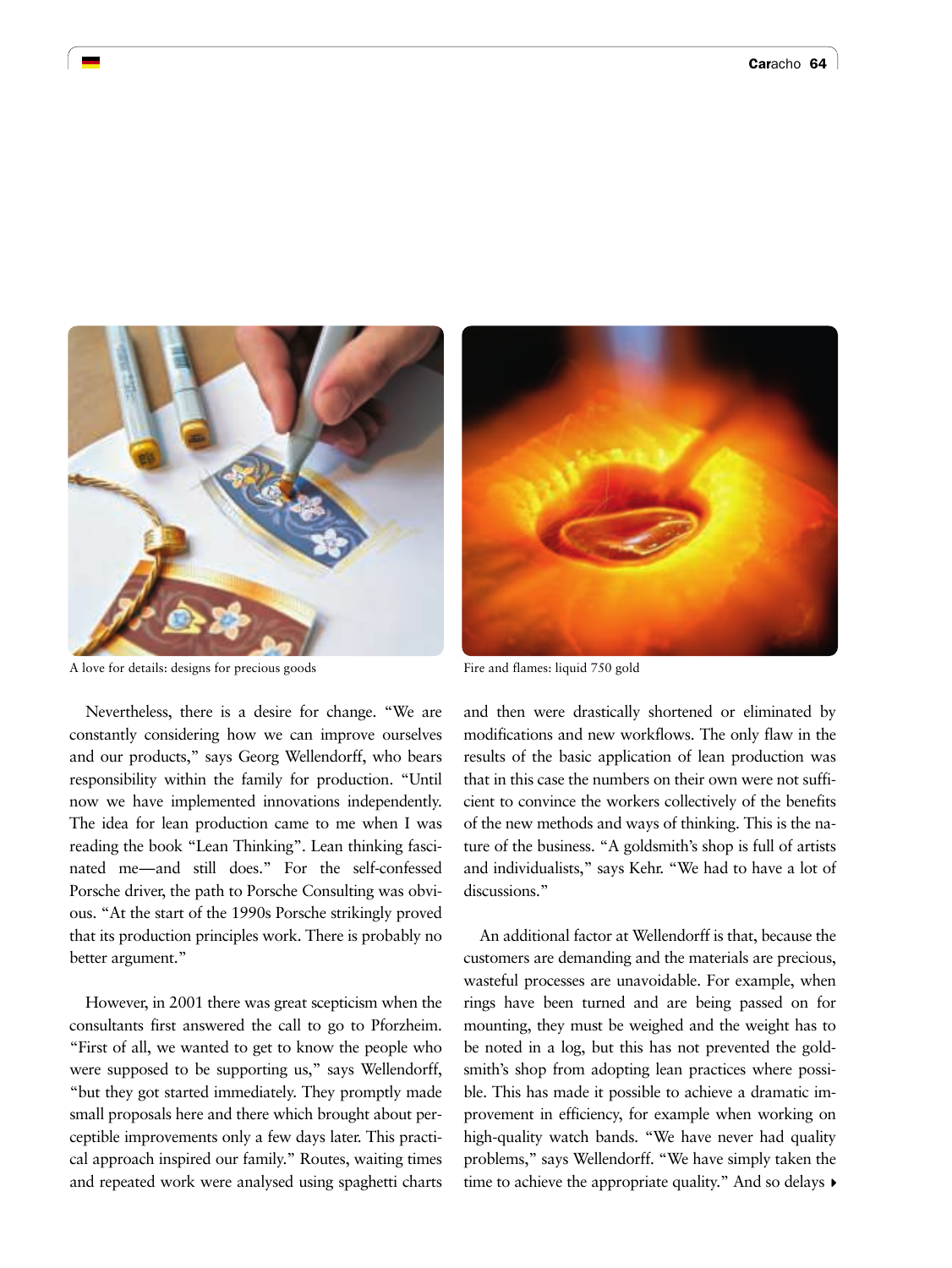

Artistic dexterity: The Wellendorff cord is plaited by hand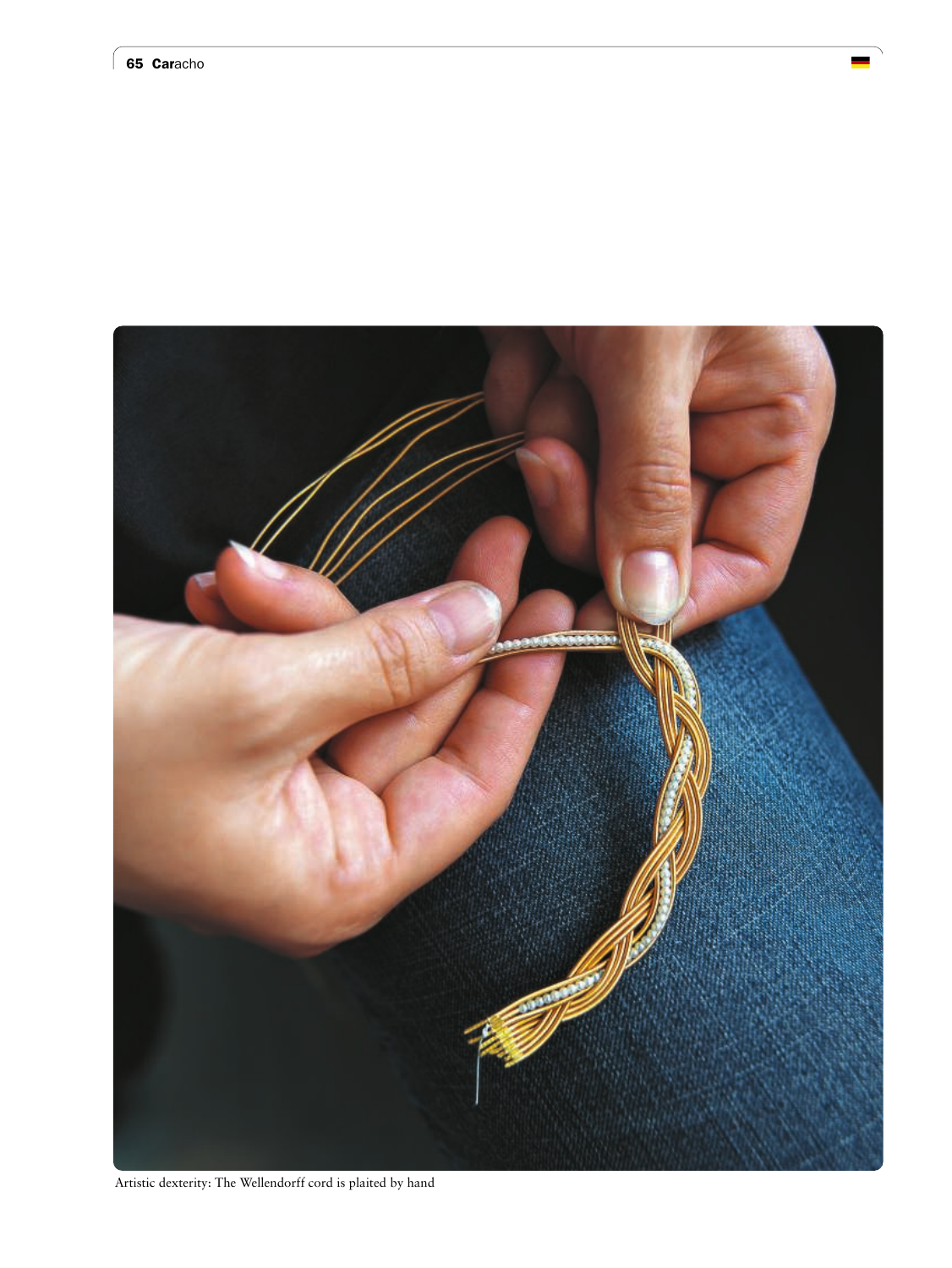

Trade mark: "W" for Wellendorff

in delivery were virtually part of the business. As a result of the traditional batch production, defects were only noticed at the end of the production process during the final inspection. With the help of Porsche Consulting, Wellendorff introduced modern continuous flow production. As Kehr puts it, "We implemented a one-piece flow, provided a microscope at each work station and put the customer-supplier principle into action." The brilliant result was that defects are now noticed immediately, throughput times have halved and the need for reworking has been considerably reduced. "The customers are enthusiastic about our new adherence to delivery dates," says Georg Wellendorff.

This also applies to such sensitive products as the world-famous Wellendorff cord. The company's best piece is trademarked. The 18 carat wafer-thin gold wire which is worked into each necklace by hand and plaited to form a cord is more than 160 metres long. It takes a goldsmith around a week to make one necklace, which should then feel like golden silk on the skin. Outstanding comfort when worn and top quality are the maxims the artists



Georg Wellendorff: Enthusiastic about the practical approach

have set for themselves. Only 750 gold is melted down to make the alloys in accordance with Wellendorff's own formula which gives Wellendorff jewellery its unique sheen. In the words of Georg Wellendorff, "The bestqualified workers, the best machines and the most exquisite materials guarantee us the most faithful customers."

Lean production methods help them to retain their sheen.  $\triangleleft$